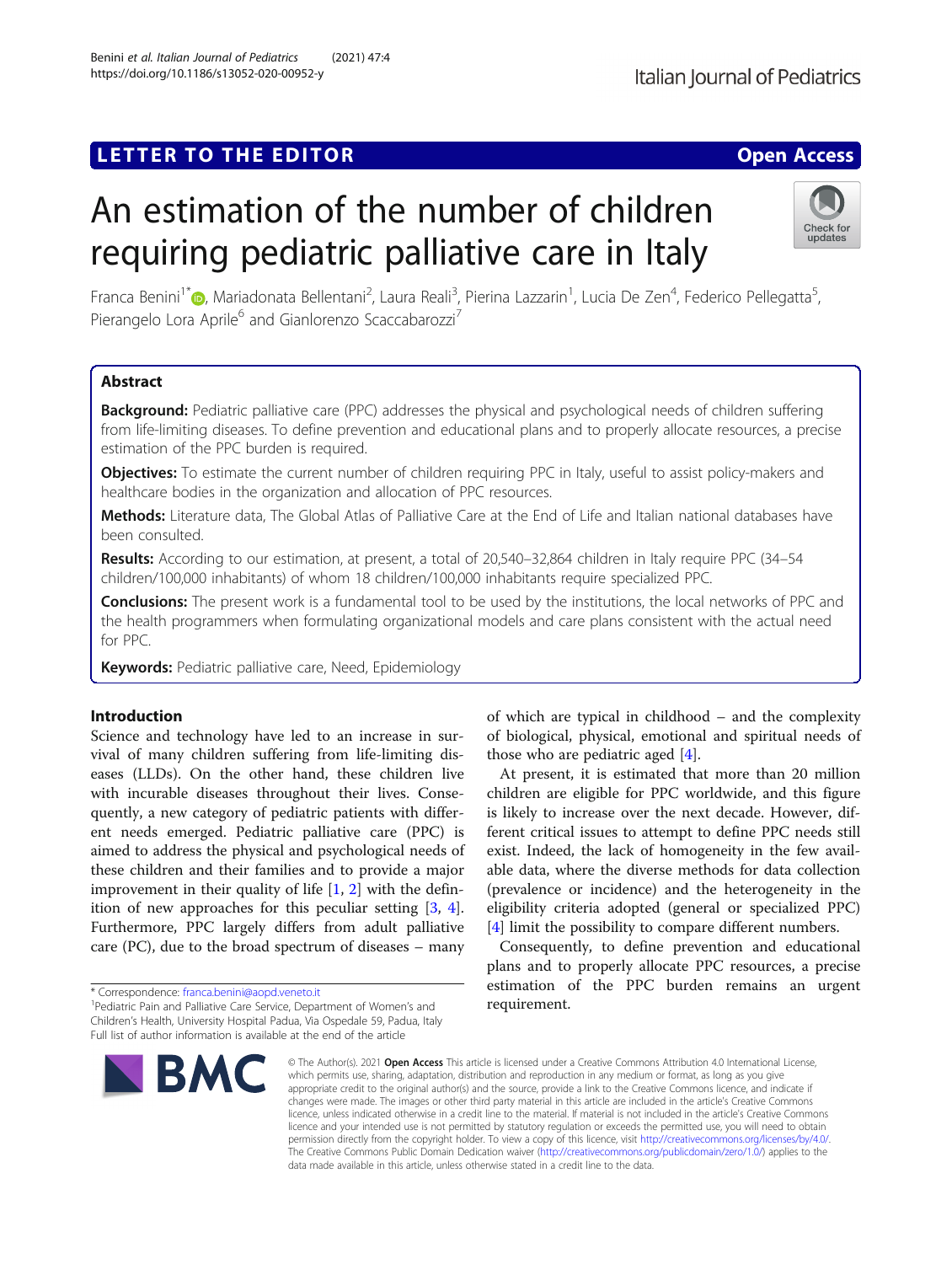A prevalence survey performed in Italy in 2009, with very restrictive inclusion criteria, showed that at least 12, 000 children were eligible for PPC (10 minors out of 10, 000) [[5\]](#page-2-0).

Today, in Italy, the number of children who need PPC is estimated to be more than twice compared to previous estimates, similar to what has happened in other European countries (e.g. UK). However, this estimate remains uncertain and limits, at least in part, the policy-makers in the organization of this fundamental service.

In this paper, we estimate the current number of children requiring PPC in Italy (referred to 100,000 inhabitants), also in comparison to the Italian adult population, with the aim to assist policy-makers and healthcare bodies in the organization and allocation of dedicated resources for PPC.

#### Methods

For the present work, we evaluated: (i) the prevalence of needs for PPC and specialized PPC (i.e., PPC in a dedicated setting by a multidisciplinary team of experts in PPC  $[4]$  $[4]$ ); and (ii) incidence of the need for PPC, using the event of death as indicator and reporting data to a total of 100,000 inhabitants (including both the children and adult populations) and per 10,000 children.

An evaluation of literature (PubMed and Cochrane databases) on PPC and adult PC was conducted, without specific limitations in the search. The search was last updated in August 2020. The Authors' own personal collections of literature were also browsed.

The Global Atlas of Palliative Care at the End of Life published by The World Health Organization (WHO) and the Worldwide Palliative Care Alliance (WPCA) has also been consulted, even if this document is based only on the need of PC at the end of life (WPCA-WHO Global Atlas of Palliative care at the end of life) [[6\]](#page-2-0).

Last, we browsed Italian national databases (Istituto Nazionale di Statistica [ISTAT]) to integrate retrieved data with demographic information for the Italian population.

#### Statistical analysis

Descriptive statistics were used for the present study.

#### Results

#### Estimation of PPC needs, prevalence and incidence

Considering literature data about PC, the prevalence of pediatric and adult patients with PC needs, the proportion of patients who required specialist PC and the incidence of death events in these populations are reported in Table S[1](#page-2-0) (see supplementary material).

#### PPC needs in the Italian scenario

ISTAT data estimate the adult Italian population (aged over 18 years) as 50,089,447 people out of a total of 60, 359,546. The death events in Italy were 633,133 in 2018, of which 630,605 deaths were adults.

Considering the Italian pediatric population (0–18 years), this estimate is equal to 10,270,099 children and death events among this population were 2528 in 2018 (almost 50% were aged  $<$  1 year).

The actual prevalence of the pediatric population in Italy with PPC needs, the proportion of patients who required specialist PC and the incidence of death events are reported in Table 1, along with data regarding the adult PC needs.

#### **Discussion**

PPC largely differ from palliative care delivered in the adult setting, due to the heterogeneity of patients and disease, different criteria for the eligibility to PPC, and the diverse needs of pediatric age  $[4, 9]$  $[4, 9]$  $[4, 9]$ . Moreover, although the number of adult patients requiring palliative care are undoubtedly more than the number of children in PPC, the journey of a patient within the PPC setting can last for several years. Therefore, dedicated planning and proper allocation of resources is paramount to ensure the best

Table 1 Comparison of PC needs in adults and children in Italy

|                                                                                  | <b>Pediatric Population</b>                                                                                                                                                  | <b>Adult Population</b>                               |
|----------------------------------------------------------------------------------|------------------------------------------------------------------------------------------------------------------------------------------------------------------------------|-------------------------------------------------------|
| Prevalence of PC needs referred to 100,000<br>inhabitants of any age             | 34-54 children per 100,000 inhabitants of any age                                                                                                                            | 830-1100 adults per 100,000<br>inhabitants of any age |
| PC prevalence needs referred to 10,000 children<br>or adults                     | 20-32 children per 10,000 children (0-18 years)                                                                                                                              | 100-140 adults per 10,000<br>adults $($ 18 years)     |
| Prevalence of specialized PC needs referred<br>to 100,000 inhabitants of any age | 18 children per 100,000 inhabitants of any age<br>Of these:<br>3 per 100,000 inhabitants are oncological patients<br>15 per 100,000 inhabitants are non-oncological patients | 830-1100 adults per 100,000<br>inhabitants of any age |
| Death events in patients with PC needs/year*                                     | $n = 1706$ Children<br>$(67.4\% \text{ of the total*})$                                                                                                                      | $n = 454,035 - 504,484$ Adults                        |

Total Italian population: 60,359,546 inhabitants (10,270,099 aged 0–18 years, 50,089,447 aged > 18 years [\[7\]](#page-2-0))

\*Total death events in Italy in 2019: 633,133, of which 2528 in the pediatric population (50% of those in patients aged < 1 year); sources: [\[8\]](#page-2-0))